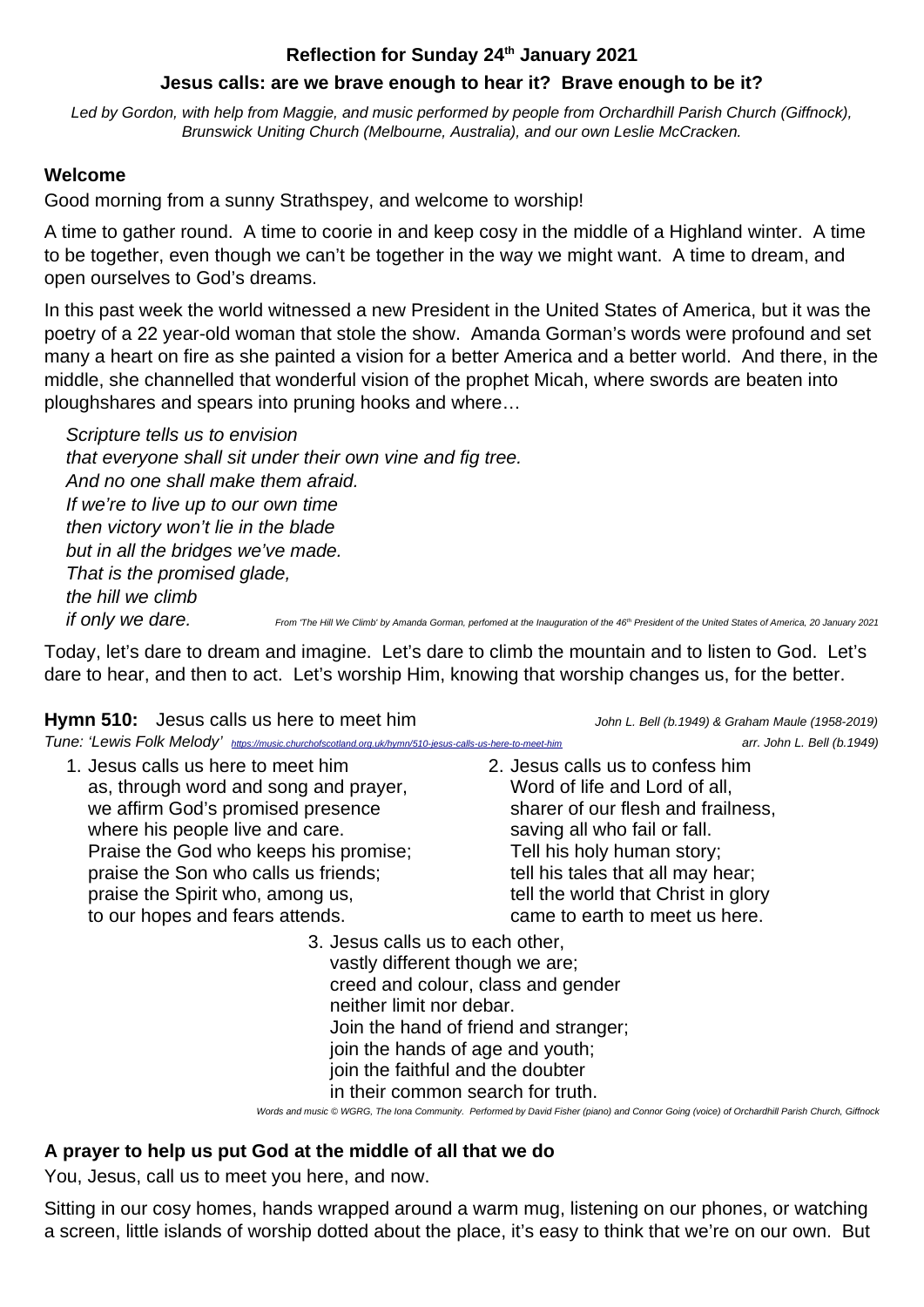we're not. You are here. We are with you. We are united with all those who do this today….who gather because we have heard even the faintest whisper of your call.

We affirm your presence here. We sing of it. We dance in it (because no one can see us when we dance at home!). We praise you for all that you are: the God who keeps his promise, the Son who calls us friends, the Spirit who attends to our hopes and our fears, here, among us now….so much more than we can ever see or know, we praise you.

May we hear your call today. A call to come. A call to hear your story, and then tell it. A call to reach out to one another, friend and stranger. A call to meet you, and be changed.

Forgive us, oh sharer of our flesh and frailness. Know us inside out and help us to see all the bits we hide, even from ourselves. Too attracted by the lures of the world: money and position, comfort and security, stuff, and yet more stuff, and all of that often at the expense of others less fortunate.

May we know the grace of your abundant love as we stop and let you in once more. Warm our hearts so that we can know you in this moment, letting go our grasp of all that sullies, and open our hands to grasp new life, in you, and with each other.

And as we strain to hear your call, hear our whispered hopes and dreams as we say together old words of prayer that sum them all up….

Our Father in heaven hallowed be your name,

your kingdom come, your will be done, on earth as in heaven. Give us today our daily bread.

Forgive us our sins as we forgive those who sin against us.

Save us from the time of trial and deliver us from evil.

For the kingdom, the power, and the glory are yours now and for ever. Amen.

#### **Reading:** Luke 5:1-11

Now Jesus was standing by the Lake of Gennesaret, and the crowd was pressing around him to hear the word of God. He saw two boats by the lake, but the fishermen had gotten out of them and were washing their nets. He got into one of the boats, which was Simon's, and asked him to put out a little way from the shore. Then Jesus sat down and taught the crowds from the boat. When he had finished speaking, he said to Simon, "Put out into the deep water and lower your nets for a catch." Simon answered, "Master, we worked hard all night and caught nothing! But at your word I will lower the nets." When they had done this, they caught so many fish that their nets started to tear. So they motioned to their partners in the other boat to come and help them. And they came and filled both boats, so that they were about to sink. But when Simon Peter saw it, he fell down at Jesus' knees, saying, "Go away from me, Lord, for I am a sinful man!" For Peter and all who were with him were astonished at the catch of fish that they had taken, and so were James and John, Zebedee's sons, who were Simon's business partners. Then Jesus said to Simon, "Do not be afraid; from now on you will be catching people!" So when they had brought their boats to shore, they left everything and

followed him. *Read by Maggie Dick from the New English Translation* NET Bible® *©1996-2017 by Biblical Studies Press, L.L.C. http://netbible.com All rights reserved.*

### **Reflection**

Simon, James, and John: the poor souls are pretty down in the mouth. And why wouldn't they be. After a long night doing what they're good at, they've come home empty handed and no doubt with the prospect of empty pockets and empty tummies (because this wasn't a pleasure trip they were on – this is their livelihood).

As the pandemic progresses, and the news oscillates from good to bad and back again on almost a daily basis, I get how they feel. I'm pretty gloomy at the moment, and I still have an income and a home. There are many others finding life much, much tougher. I reckon we can all identify with Simon, and James, and John.

It's into this moment of them reaching their limits and giving up that Jesus comes and asks a favour.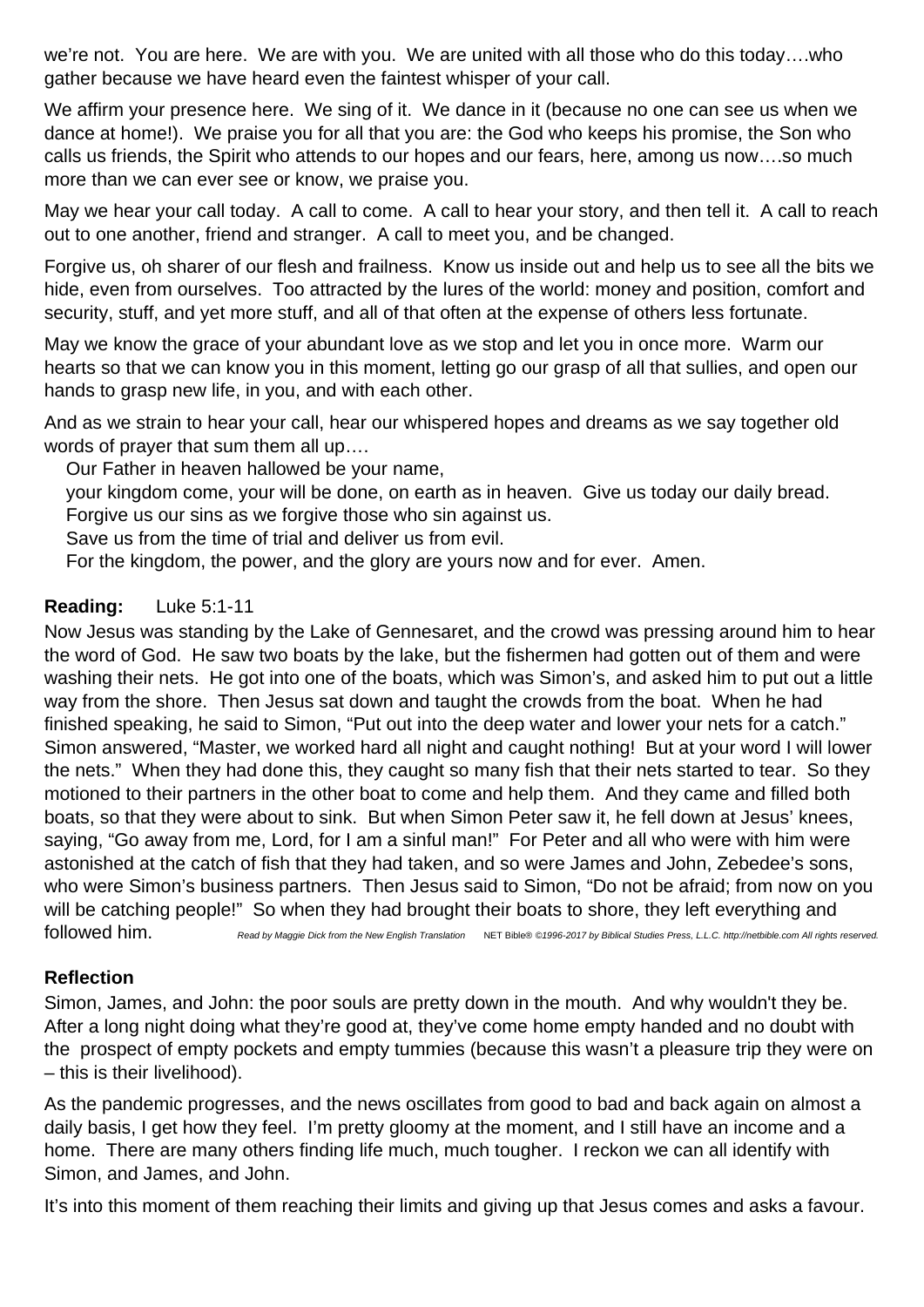News has spread of him and what he's been saying and doing and now, wherever he goes, a crowd starts to form. Standing there at the shore, the obvious place to speak to them all, it seems, is out in the bay. So Jesus asks a favour of the dejected fisherman.

They could have said no, and the whole story would have stopped there and then. But there seems to be something hard to resist about this man. Hard to resist, and impossible to ignore.

From talking to the crowd, Jesus turns the conversation to the three men and their work. A day-today conversation, one step on from "how are you?" Simon's world of work becomes the focus, and, before he knows it, the conversation as hooked in Simon.

What starts of as a favour quickly turns into an abundance of fish, and a choice for Simon. He could cash in the catch, as I guess he must have initially decided to do when he called for the other boat to help. After all, this will more than make up for last night's long waste of time and money. He could chose to say in the boat and do what he knows. Or, he can tune in to the deeper call...the deeper question.

Old life, or new life? Which is it to be? The living Word of God comes crashing into his life with abundance. But the Word doesn't just need heard. It needs heeded, and there's Simon's choice.

The abundance of fish point to an abundance of life. Hearing, it seems, is not enough to find real life. That life needs to be lived. The Word needs to be lived.

What's wonderful about this story is the ordinariness that Jesus talks into. What starts with a small request and an almost innocuous favour, turns into a conversation about life and work, that turns into a miracle and a life completely changed. A gentle nothing turns into a massive something.

And what even more wonderful, but also terrifying, is that it asks questions of us. Jesus, still, today, is asking questions of us.

Can we let God's word cut through the noise and actually speak?

Do we hear it?

Do we want to hear it, knowing that to hear it means that it must change us?

Are we willing to give up whatever our current sense of abundance might be, for God's abundance?

A conversation is what takes Simon from safe, predictable and routine into new ground, new depths and new challenges.

In the world that we all have a chance in building, especially when so much is now up for grabs, do we hear this story today and recognise the importance….the imperative on us to be agents for change and for the better?

God's words keeps on coming. Through time, and glimpsed in the stories from scripture, God keeps declaring powerful words. God's living word proved impossible for Simon to ignore and the way he lived his life completely changed. Past, present, future, God continues to faithfully free us from our nets, if we'll dare to hear and be brave enough to act.

#### **Hymn:** Hail the fishermen long ago *Dave Brown Dave Brown*

*Tune: 'Hail The Fisherfolk' <https://soundcloud.com/bucpost/hail-the-fisherfolk?in=bucpost/sets/tune-in> Dave Brown (additonal arrangement Chris Lees)*

- 1. Hail the fishermen long ago who took their chances on the road. Bet their futures not lived yet and cast aside their fishing nets. The fishermen.
- 2. Hail the women of Galilee, who stood beside a brooding sea. Watched it all and cried the end and were the first to start again. Hail the women.
- 3. Hail the slaves and the broken ones who turned their hearts to the kingdom come. Wove their drama into song and leapt for joy when he came along. The broken ones.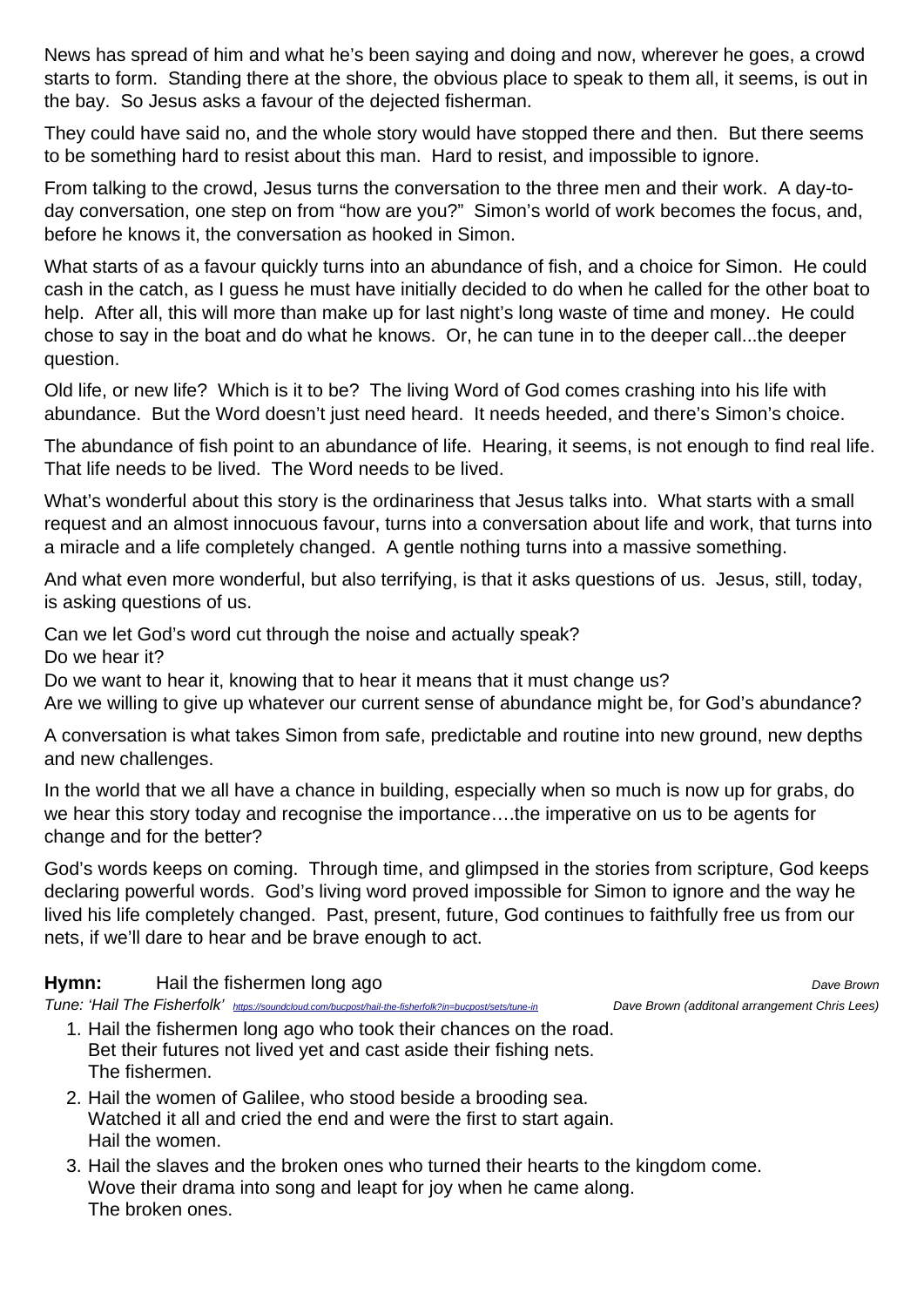- 4. Hail the ones who left us young, when their life had just begun. Pure as innocence can be and we bless their memory. All hail the young.
- 5. Hail the saints and martyrs here, in lands and lifetimes through the years. Prayer and action, joy and tears who left a trail to walk through fear. The martyrs here.
- 6. Hail the old and hail the wise, who know the myst'ry of our lives. Watch the sunset, touch the rain and lose their life to be regained. All hail the aged.
- 7. Hail the fisherfolk of today, who hear the call and live the way. Beside God to make a stand for truth and mercy in this land. The fisherfolk. *© 2006 Dave Brown. Performed by members and friends of Brunswick Uniting Church, Melbourne, Australia.*

# **Reflection**

The account of Simon's call could have stalled at any point. He could have said no right at the beginning and gone home to get some well earned rest. He could have been fed up of sishing and not engaged with the conversation with Jesus. He could have laughed at the joiner's suggestion to try fishing in a different place – after all, *he's* the fisherman with all the years of experience, not Jesus! He could have taken the money and gone back to his day-to-day life – thanks for your help, Jesus.

All the way along, God's living word speaks quietly, but powerfully, laying the choice down for Simon to take.

And that choice is there for us, too. A choice to move beyond simply hearing to acting. Are we brave enough?

Over the coming weeks, we'll highlight some calls to action that might inspire you. Calls to action that are on my heart at the moment that might speak into yours as well.

And this week it is climate action. Over this coming year, we'll be looking more and more at this most urgent of calls, especially as COP26 comes to our very own doorsteps in Glasgow in November.

The Climate Colation is a group of over 170 charities and organisations calling us all to listen and act, and their Show the Love campaign each February is a way of engaging, and inspiring others to engage. From talking to friends, to writing to politicians, to making pledges to changes in lifestyle, we're all called to take part. Our own community here in the strath is leading the way for us all. Sustainable Strathspey are a local action group and they have arranged for a powerful display to be created in the window of the YMCA throughout February, where little green hearts can be made by each of us and put on show.

Over on the website, I'll put up links to a variety of craft options for you to make your own, along with places to go to find out more, and links to postcards that you can send to MPs and MSPs. You can pop in your green heart to the YMCA at 10am on 1<sup>st</sup> February, or any time to Fiona's Wholefoods and Refills shop that is open there Wednesdays, Fridays and Saturdays.

It's only a little something, but it might be world changing. God's call to love goes way beyond words in all sorts of ways. Perhaps this is one of them?

**Prayer for ourselves and others** *Adapted from a prayer in Spill the Beans, vol.21, p.79 © 2016 Spill the Beans Resource Team* 

God who is out beyond us yet right beside us, shaping the world through times you've never seen before into a future you are only shaping now. May we follow with the faith to believe that love is the way to recreate the world,

peace is the way to defeat conflict,

welcome is the way to transform prejudice.

In our planet's environment may we be with you to bless it with rest from cynicism and love it with